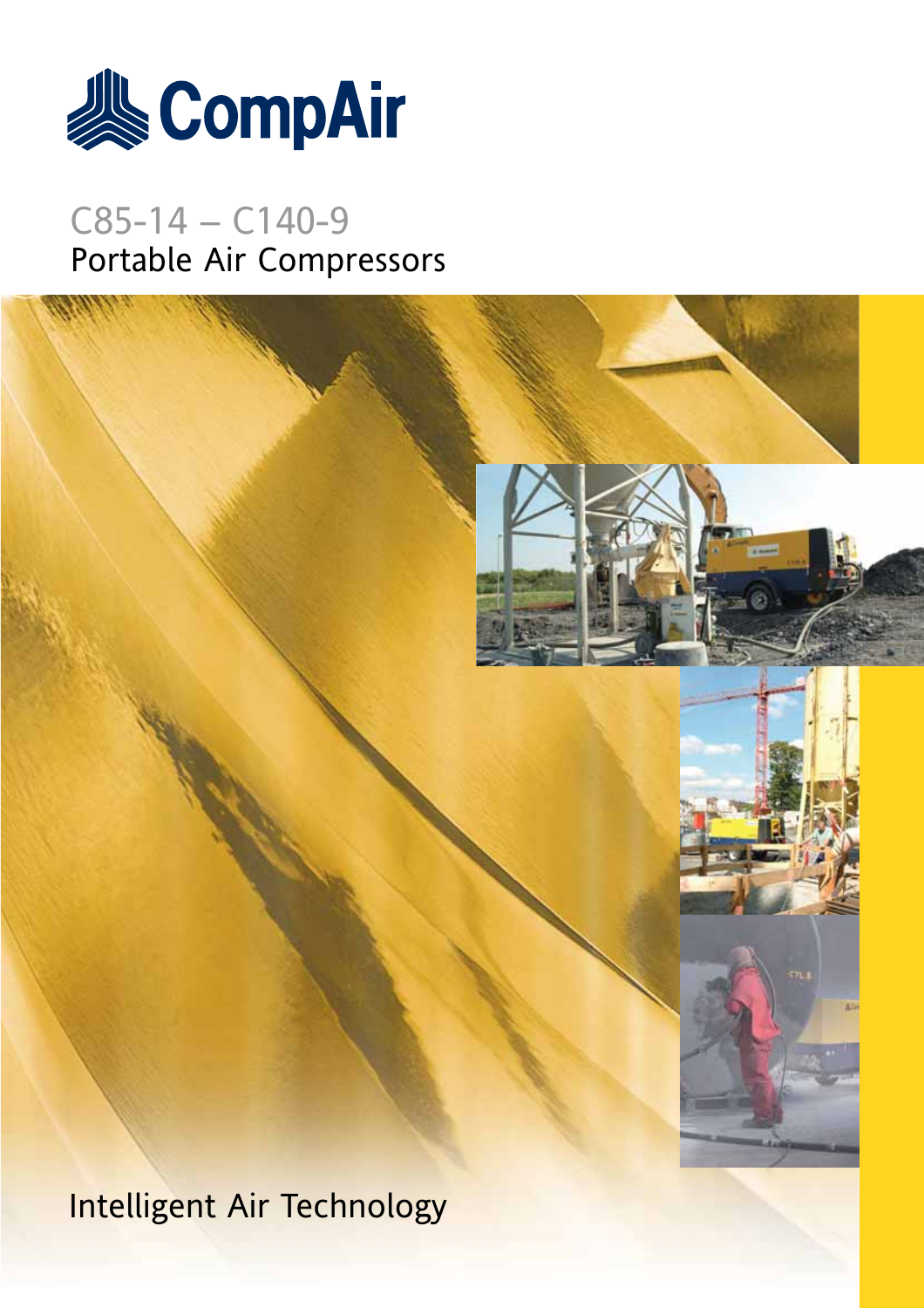# **&CompAir**

## C85-14 - C140-9 Versatile site compressors

CompAir's long experience in providing portable air compressors around the world brings you the C85-14 to C140-9 models, designed and built to withstand punishing operation in construction, civil engineering and surface mining sites.

The C110-9 to C140-9 models provide respectively 11.3 and 13.3 m<sup>3</sup>/min. of air at 8.6 bar for multi-tool construction site applications and also have 7, 12 and 14 bar derivative models. These meet the requirements of large scale blast cleaning of concrete or steel structures, building demolition and refurbishment, civil engineering activities such as rock bolting or ground stabilisation, and drilling activities in surface mining and geo-technical exploration.

Today, specialist contractors in many of these applications require precise standards of air quality in terms of oil and water content, which are met by provision of numerous options to increase the operational ability of the C110-9 to C140-9 machines

Electric generator options can also be added for powering lighting for night time operations or ancillary electrical tools to further increase their utility to contractors and the hire companies who supply them.

Continuous investment in the latest computer aided design (CAD), powder paint plant, sophisticated manufacturing processes such as CNC rotor grinders, and rigorous implementation of ISO 9001 approved quality systems ensure you take delivery of a reliable, and durable product.



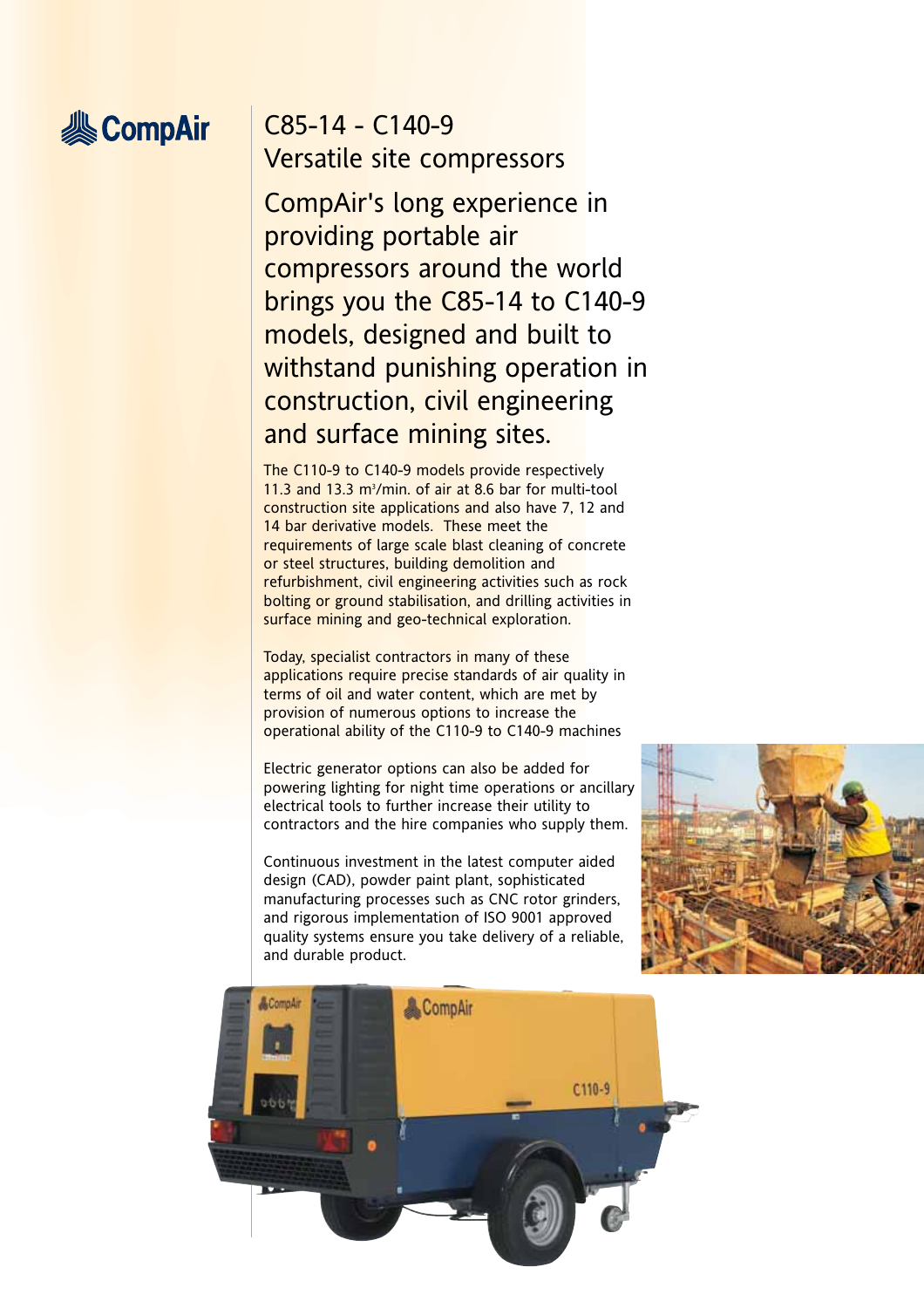## Features

#### **Balanced start-up**

The unit has been equipped with a balanced start-up system i.e. when starting, the engine idles without air delivery. After a warming-up phase of approx. 60 sec. air delivery is started by pressing a button on the control panel.

#### **24 Volt System**

The unit has been provided with a 24 V electric system. This ensures sufficient power reserves in case of cold starts and a safe run-up ability.

#### **Separate air filters for engine and compressor**

Reliable and safe operation even in very dusty ambient air due to separate air suction filters with safety cartridges. Visual contamination indicators avoid unnessary filter cleaning ,exchange and cost.

**Large fuel filter with water separator and manual filling pump**

Increases operation reliability.

#### **Large wing doors**

2 large and wide angle upwards opening side wing doors supported by gas struts as well as a front door offer easy access to the maintenance points, airend, engine and coolers.

#### **Instrument panel**

Clear instrumentation as well as individual fault indications, battery pilot lamp and warming-up button. Robust relay switching system with plug-in relays in a closed circuit system protecting the whole unit. The instrument panel is protected against vandalism by a lockable sheet steel flap.

#### **Outlet valves**

 $3 \times \frac{3}{4}$ " valves and 1 x 2" valve easily accessible, fitted at rear below the instrument panel.

#### **Fuel tank**

Made of transparent plastic the level can be seen immediately. 210 litres capacity, sufficient for nearly 9 hours full load or 15 hours intermittent operation. Large and easily accessible fuel filler with strainer facilitates refuelling. Drain plug for easy cleaning. Shut-down in case of lack of fuel with start interruption to protect the starter.

#### **New Airend**

CAD-systems with efficient design software, highly developed production processes in mechanical production (NC-/CNC-machines) and highly accurate 3-D test and inspection techniques are standard features of the rotor and housing manufacture. The CompAir profile embodies the state of rotary screw technology and represents optimal efficiency and durability.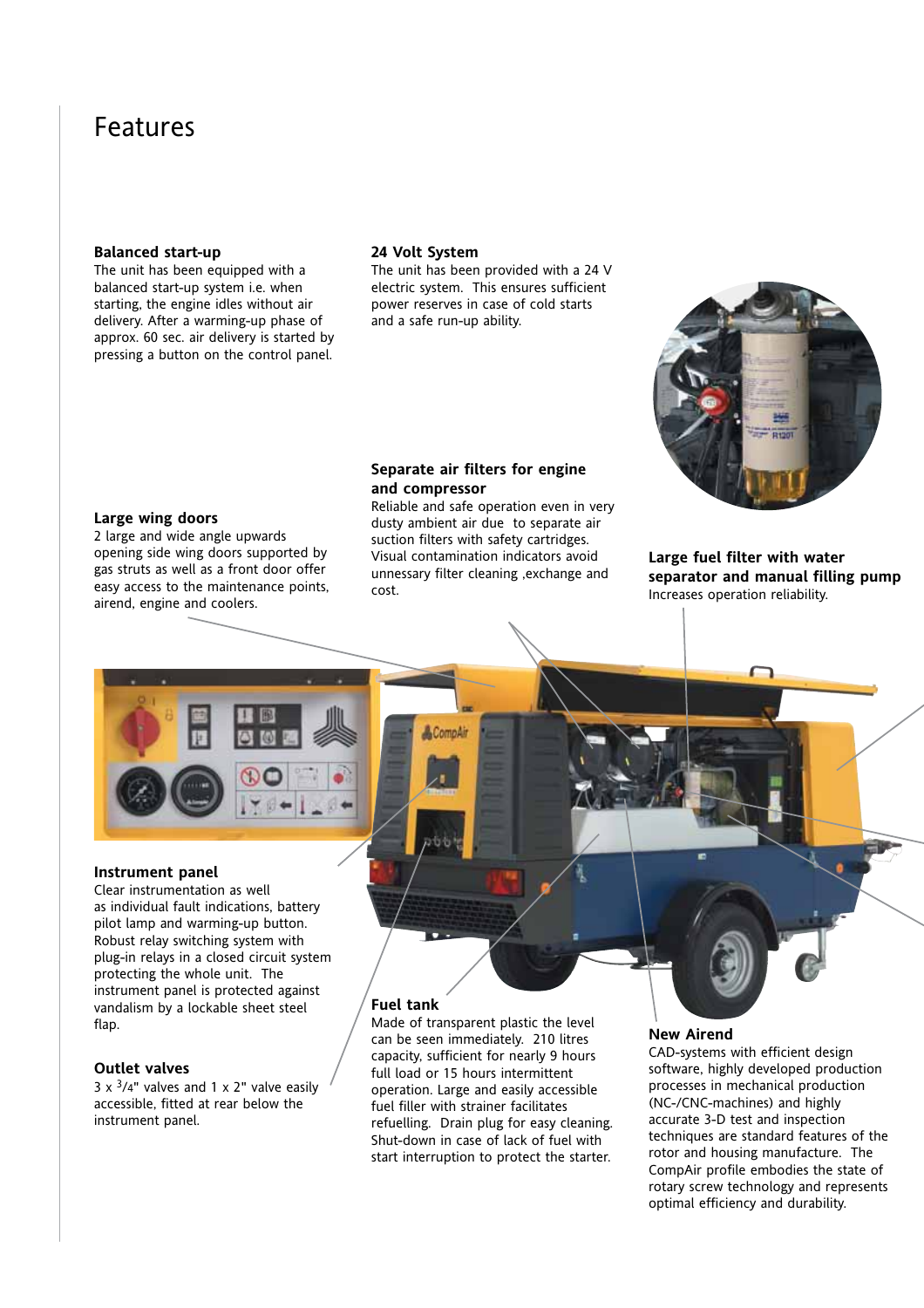| <b>Model</b>                        |            | $C$ 85-14                         | $C$ 95-12    | C 110-9      | C125           | C 105-14                              | C 115-12          | $C$ 140-9         |
|-------------------------------------|------------|-----------------------------------|--------------|--------------|----------------|---------------------------------------|-------------------|-------------------|
| <b>Operational Specifications</b>   |            |                                   |              |              |                |                                       |                   |                   |
| Free Air Delivery at Rated Pressure | $m^3/m$ in | 8.5                               | 9.5          | 11.3         | 12.5           | 10.6                                  | 11.6              | 13.3              |
| Rated Operating Pressure            | bar g      | 14                                | 12           | 8.6          | $\overline{7}$ | 14                                    | 12                | 8.6               |
| Generator Size (option)             | kW/kVA     | $5/8 - 6/12$                      | $5/8 - 6/12$ | $5/8 - 6/12$ | $5/8 - 6/12$   |                                       |                   |                   |
| Oil Capacity Compressor System      | litres     | 25                                | 25           | 25           | 25             | 25                                    | 25                | 25                |
| Engine                              | Deutz      | BF4M2012C                         | BF4M2012C    | BF4M2012C    | BF4M2012C      | <b>BF4M1013EC</b>                     | <b>BF4M1013EC</b> | <b>BF4M1013EC</b> |
| Off Load Speed                      | rpm        | 1350                              | 1350         | 1350         | 1350           | 1350                                  | 1350              | 1350              |
| Full Load Speed                     | rpm        | 2300                              | 2300         | 2300         | 2300           | 2200                                  | 2200              | 2200              |
| Output at Rated Speed               | kW         | 93                                | 93           | 93           | 93             | 111                                   | 111               | 111               |
| <b>Fuel Tank Capacity</b>           | litres     | 210                               | 210          | 210          | 210            | 210                                   | 210               | 210               |
| Weight ***                          |            |                                   |              |              |                |                                       |                   |                   |
| Working Weight (wet)                | kg         | 1995                              | 1995         | 1995         | 1995           | 2076                                  | 2076              | 2076              |
| <b>Overall Dimensions</b>           |            |                                   |              |              |                |                                       |                   |                   |
| Overall Length                      | mm         | 4380/4544                         |              |              | 4380/4544      |                                       |                   |                   |
| Overall Width                       | mm         | 1820                              |              |              | 1820           |                                       |                   |                   |
| Height                              | mm         | 1765                              |              |              | 1765           |                                       |                   |                   |
| Canopy Length                       | mm         | 3100                              |              |              | 3100           |                                       |                   |                   |
| <b>Wheel Track</b>                  | mm         | 1580                              |              |              | 1580           |                                       |                   |                   |
| Ground Clearance                    |            | 250                               |              |              | 250            |                                       |                   |                   |
| <b>Tyre Size</b>                    |            | 215 R 14 C                        |              |              | 215 R 14 C     |                                       |                   |                   |
| Compressed Air Outlets              |            | $3 \times \frac{3}{4}$ " + 1 x 2" |              |              |                | $3 \times \frac{3}{4} + 1 \times 2$ " |                   |                   |
| <b>Noise Levels</b>                 |            |                                   |              |              |                |                                       |                   |                   |
| Sound Power *                       | dB(A) LWA  | 101                               | 101          | 101          | 101            | 101                                   | 101               | 101               |
| Sound Pressure **                   | dB(A) LPA  | 72                                | 72           | 72           | 72             | 72                                    | 72                | 72                |

\* Sound Power to 2000/14 EG

\*\* Sound pressure to PNEUPOP PN8NTC2.2 at 7 m

\*\*\* Weight without options Operating temperatures: from -10°C to +50°C

#### **Individually bolted canopy panels**

Ensure damage can be repaired quickly at low cost. Galvanised sheet metal, electrostatically powdered and baked at 180-200°C avoid corrosion.

#### **Main switch**

An internal battery switch avoids unauthorised starting and vandalism.

#### **Water-cooled Deutz engines Range 2012 / 1013**

Are economical, quiet and environmentally friendly and they comply with the strictest legal requirements.

## **Options**

#### **Built-in aftercooler with automatic condensate separation** Reduces water content in compressed air. An additional downstream heat exchanger uses compressor oil to heat the compressed air.

**Built-in microfilter combination (in addition to a.m. aftercooler)** Air treatment by microfilters acc. to ISO 8573.1 incl. (German) ZTV–SIB 90 with an oil take over below 0.01 ppm.

**Base-mount design for fixing to the loading deck of a truck**

#### **Skid-mount design with forklift openings for placing on the ground**

#### **Engine overspeed shut down**

An overspeed valve in the engine inlet port ensures immediate shutdown in the event of ingestion of inflammable gas to prevent damage from overspeeding engine.

#### **Exhaust spark arrestor**

Safe operation also in difficult areas like refineries etc.

#### **Variety of towing eyes**

NATO, ∆68 x 25 mm, 2", DIN 40 for trucks, ball coupling towing device for cars etc.

#### **Overrun brakes available on rigid or on height-adjustable towbar**

#### **Lighting according to EC directives**

#### **Integrated tools oiler of 4.3 litres capacity**

Ensures proper lubrication of tools and reduces danger of freezing. No daily at site lube-oil refilling necessary.

#### **Synchronous generator 7 kVA (110V) 8 + 12 kVA**

Enclosure IP 54, 110 V as well as 400 V / 230 V, with insulation monitoring, automatic idle run and economy operation.

#### **Open hose reel with 20 m light self-supporting hose of 3 /4**" **dia.** Protects the flexible air hose and enables fast set up of tools at site.

#### **Oil temperature regulating valve**

For extremely cold and humid sites resp. very low compressor load.

#### **Customer's own paint colour and stickers**

Provide distinctive site identity and assists in traceability in the event of lost or theft.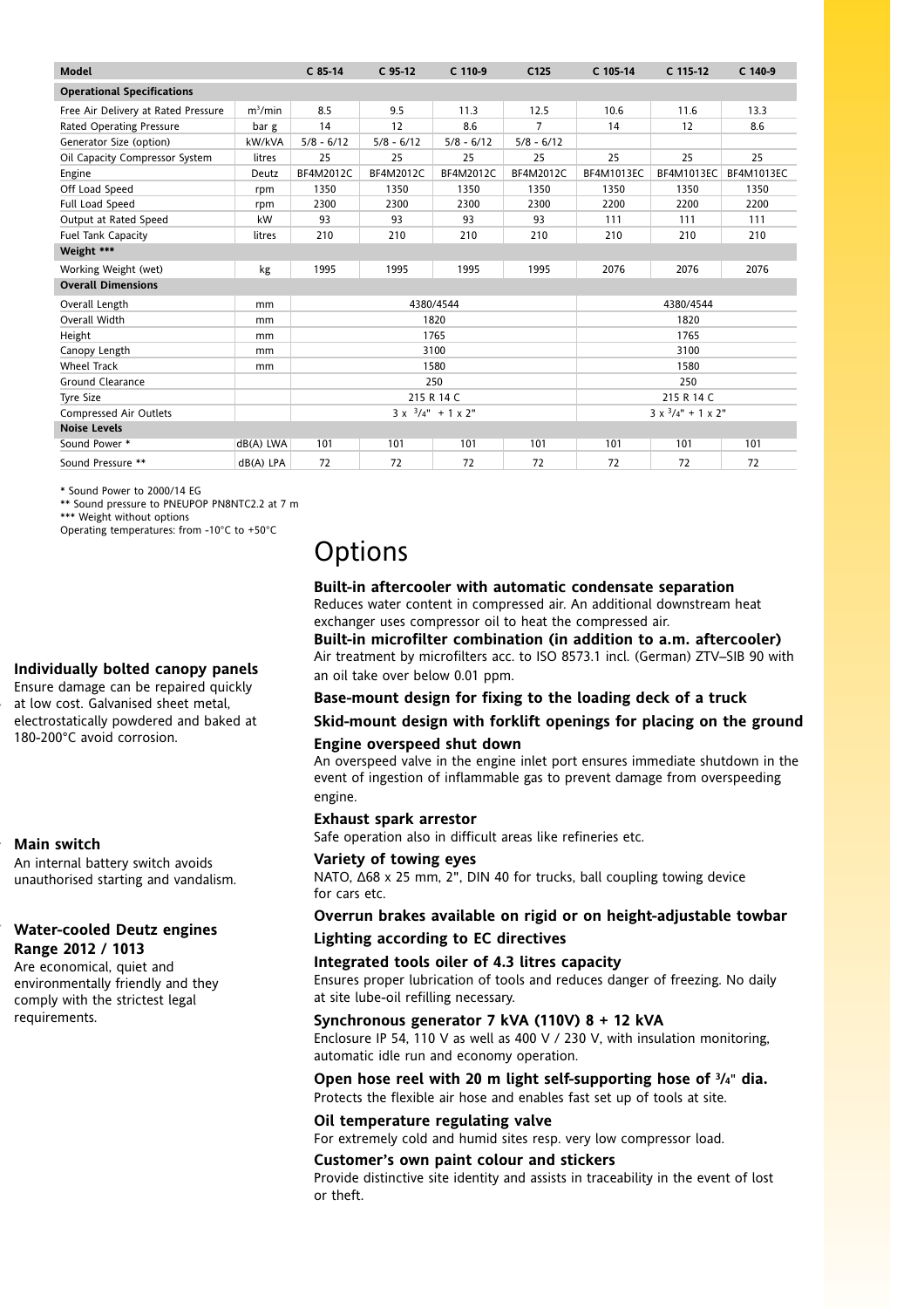### Key Features

Models available with working pressures 7, 8.6, 12 or 14 bar.

Reliable, fuel efficient and modern water cooled Deutz diesel engines with low emissions.

Fuel tank capacity for continuous full load working of 8 hours.

High lift side doors and a front door and easily removable synthetic parts enable excellent maintenance access including cooler cleaning.

Auto-shutdown systems protect machine against:

- high compressor temperature
- high engine cooling water temperature
- low engine oil pressure
- lack of fuel: auto-shut-down plus start interruption
- low engine cooling water level
- defective generator resp. low voltage

Individually replaceable bolted canopy elements enable economical repair of accidental damage.

Canopy panels of galvanised steel, electrostatically hard powder coated and enamelled at 200°C for maximum protection from corrosion.



Off load, soft start protects the engine and extends working life. Robust jocky wheel allow easy positioning.